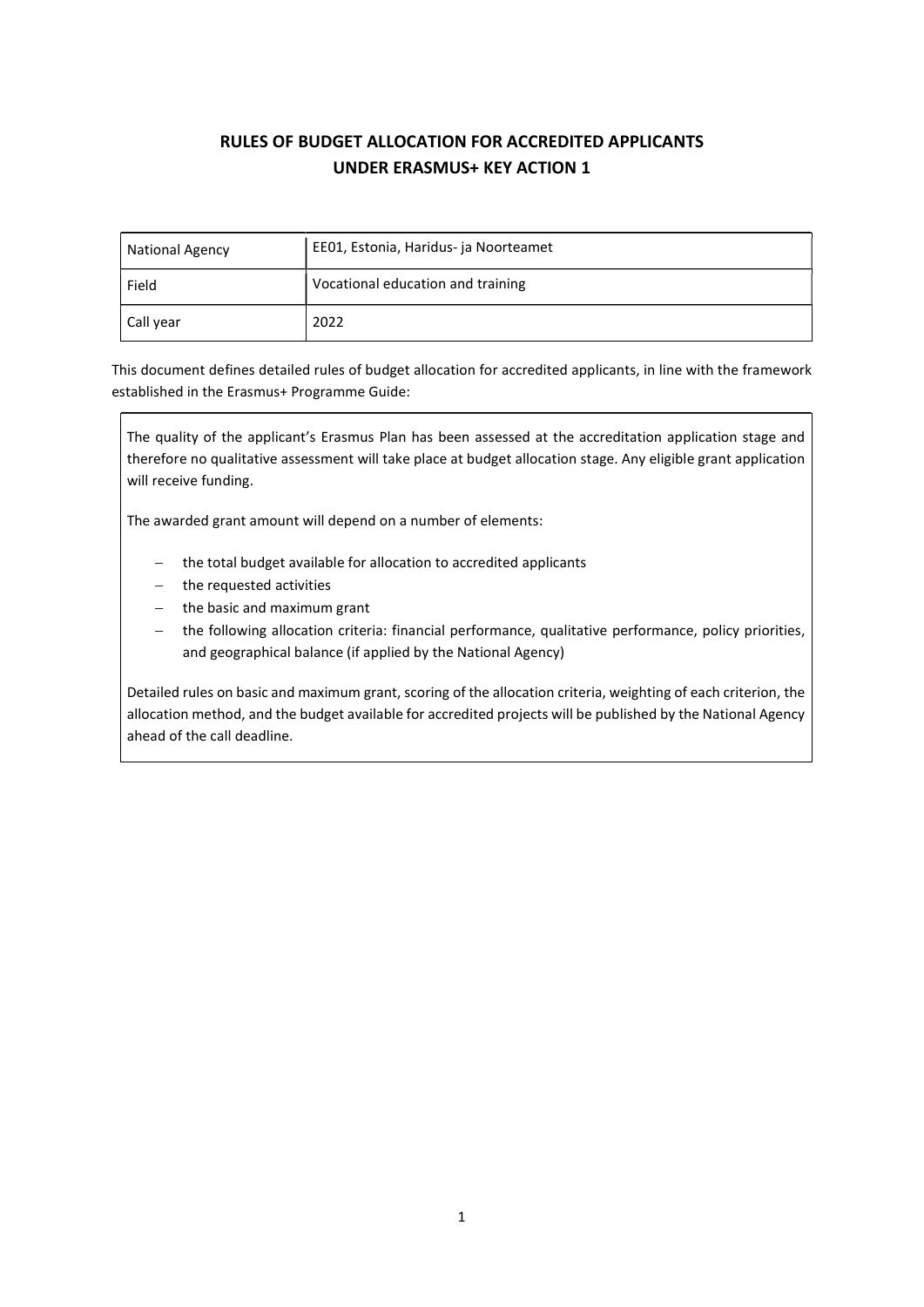# 1. AVAILABLE BUDGET

The available budget will be apportioned between the applicable allocation criteria in the following way<sup>2</sup>:

| Basic grants and financial performance                   | ' At least 760 000 € |
|----------------------------------------------------------|----------------------|
| performance and<br>Qualitative<br>policy  <br>priorities | At least 2 160 000 € |

In addition, the following amount will be reserved for budget categories based on reimbursement of real costs:

| Inclusion support for participants and<br>exceptional costs | 38 000 € |
|-------------------------------------------------------------|----------|
|                                                             |          |

In case of need, the National Agency may further increase the reserved amount. If part of the reserved funds is left unused, the National Agency may distribute them through a second allocation exercise.

# 2. ESTIMATING THE BUDGET REQUIRED TO IMPLEMENT THE REQUESTED ACTIVITIES

The National Agency will calculate the budget required to implement activities requested by each applicant. The estimation of the required budget will be done on the basis of unit costs defined in the Programme Guide and historical data on grants for similar activities.

A standardised estimation cannot be performed for costs that are highly dependent on each specific case, namely inclusion support for participants and exceptional costs. Requests for these types of costs will be assessed based on the description, justification and estimated amount provided by the applicant as part of the application. In addition, beneficiaries can make further requests for these types of costs during the first 12 months of project implementation by submitting a written request to the National Agency. A limit on the total amount of additional funds that can be requested may apply, as defined in the relevant grant agreement.

In all cases, the awarded grant shall not be higher than the estimated budget required to implement all activities requested by the applicant.

#### 2.1. Maximum grant $3$

Maximum grant is not set by the NA in the vocational education and training field for Call 2022.

<sup>&</sup>lt;sup>1</sup> The final allocated budget may be lower than the specified amount if all applicants have been awarded the maximum amount according to the rules set out in this document. If additional funding becomes available, the National Agency may increase the available budget.

<sup>&</sup>lt;sup>2</sup> Exceptionally, the specified amounts may be lowered if the budget required for inclusion support and exceptional costs is higher than originally foreseen; if all applicants have already been allocated the maximum amounts according to the rules set out in this document; or if a minor correction is required due to rounding rules.

<sup>&</sup>lt;sup>3</sup> In addition to the general rules on maximum grants, the awarded grant for applicants under observation may be further limited by the National Agency in accordance with the specific decision on establishment of observation measures.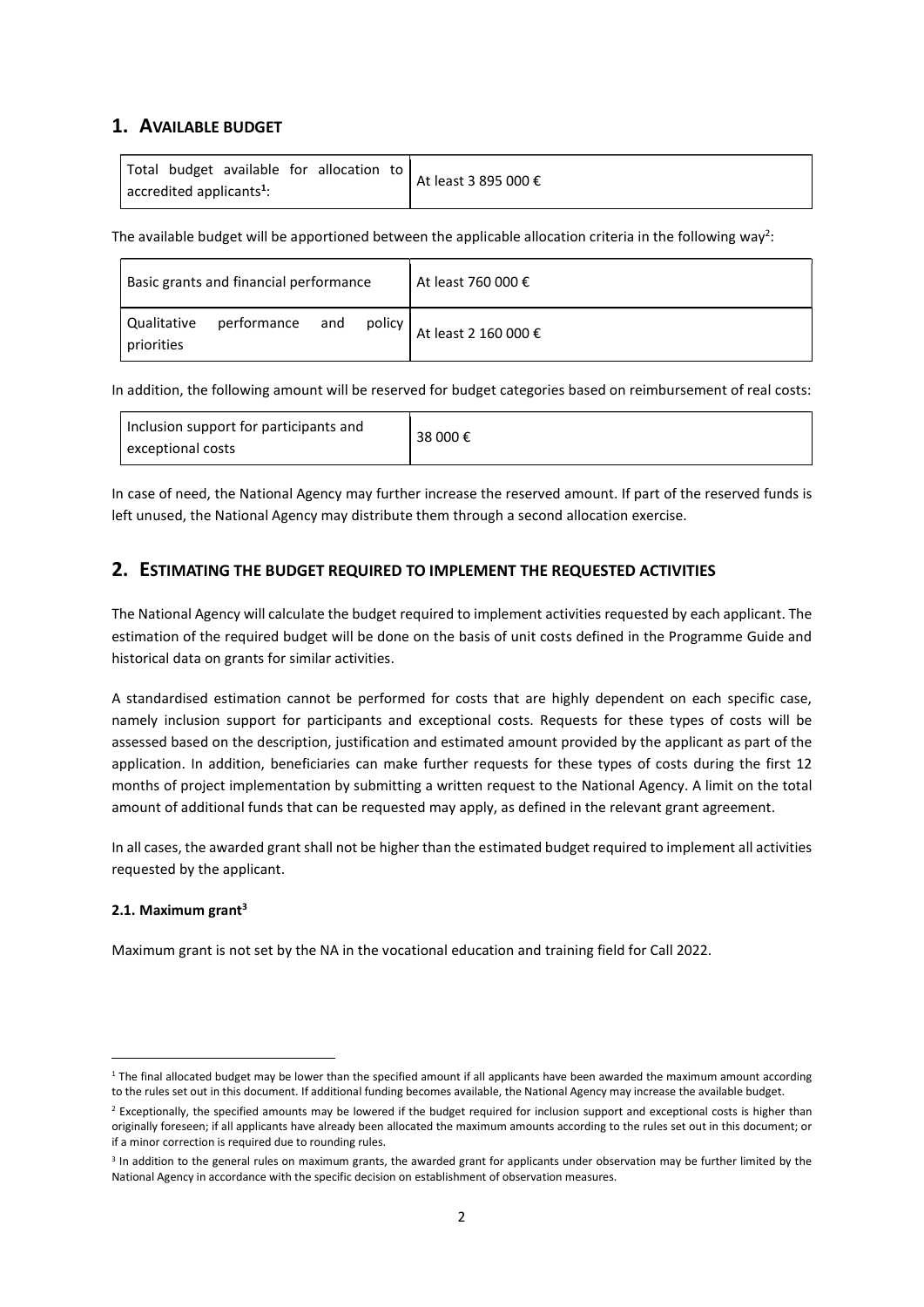#### 2.2. Competitive allocation

If the total budget available for allocation to accredited applicants is not sufficient to provide each applicant with the budget required to implement their requested activities (taking into account the rules on maximum grant defined in section 2.1), then a competitive allocation will take place as described below in section 3. However, if the total available budget is sufficient to fully address requests of all applicants, then the budget allocation rules described in section 3 will not apply.

# 3. BUDGET ALLOCATION RULES

Budget allocation will take place in multiple phases. In each phase, the available budget will be divided between eligible applicants based on the described criteria<sup>4</sup>.

Applicants that receive the full budget required to implement their requested activities (or that reach their maximum grant) will not participate in further allocation. Any surplus funds will be divided among other applicants based on the allocation rules as specified for each phase. All allocated amounts will be rounded to the nearest whole Euro.

### 3.1. First phase: basic grants and financial performance

A basic grant will be provided to each applicant at the beginning of the allocation process<sup>5</sup>. The purpose of the basic grant is to allow all accredited organisations to implement a minimum number of mobility activities and progress towards the objectives of their Erasmus Plan.

For organisations that have already completed grant agreements under their accreditation, the amount of the basic grant will be linked to their past financial performance to ensure stable and reliable funding for good performers. In this context, financial performance refers to the applicants' ability to fully use the awarded funds, as demonstrated by their results in previous grant agreements.

For newly accredited organisations, the basic grant is 50 000 EUR. The National Agency may increase the basic grant after the submission deadline, in case sufficient funds are available.

Experienced applicants (those that have been accredited through the light accreditation procedure and have completed at least one grant agreement under the VET Mobility Charter) will receive a basic grant equal to their highest absorbed amount during the last three grant agreements completed under the VET Mobility Charter. If the applicant has not been able to use at least 85% of the awarded funds on average during the same period, the highest absorbed amount will be reduced by 15%.

If the budget available for allocation in this phase is not sufficient to perform the allocation in the above way, then the experienced applicants will receive an amount reduced at the same rate, and not lower than the basic grant for a newly accredited applicant.

<sup>4</sup> When calculating the applicants' performance, the National Agency may exclude from consideration past projects that have been negatively affected by the COVID-19 pandemic or other events outside of the beneficiary's control (force majeure).

<sup>&</sup>lt;sup>5</sup> Exceptionally, if the basic grant is higher than the maximum grant, then the basic grant will be capped accordingly.